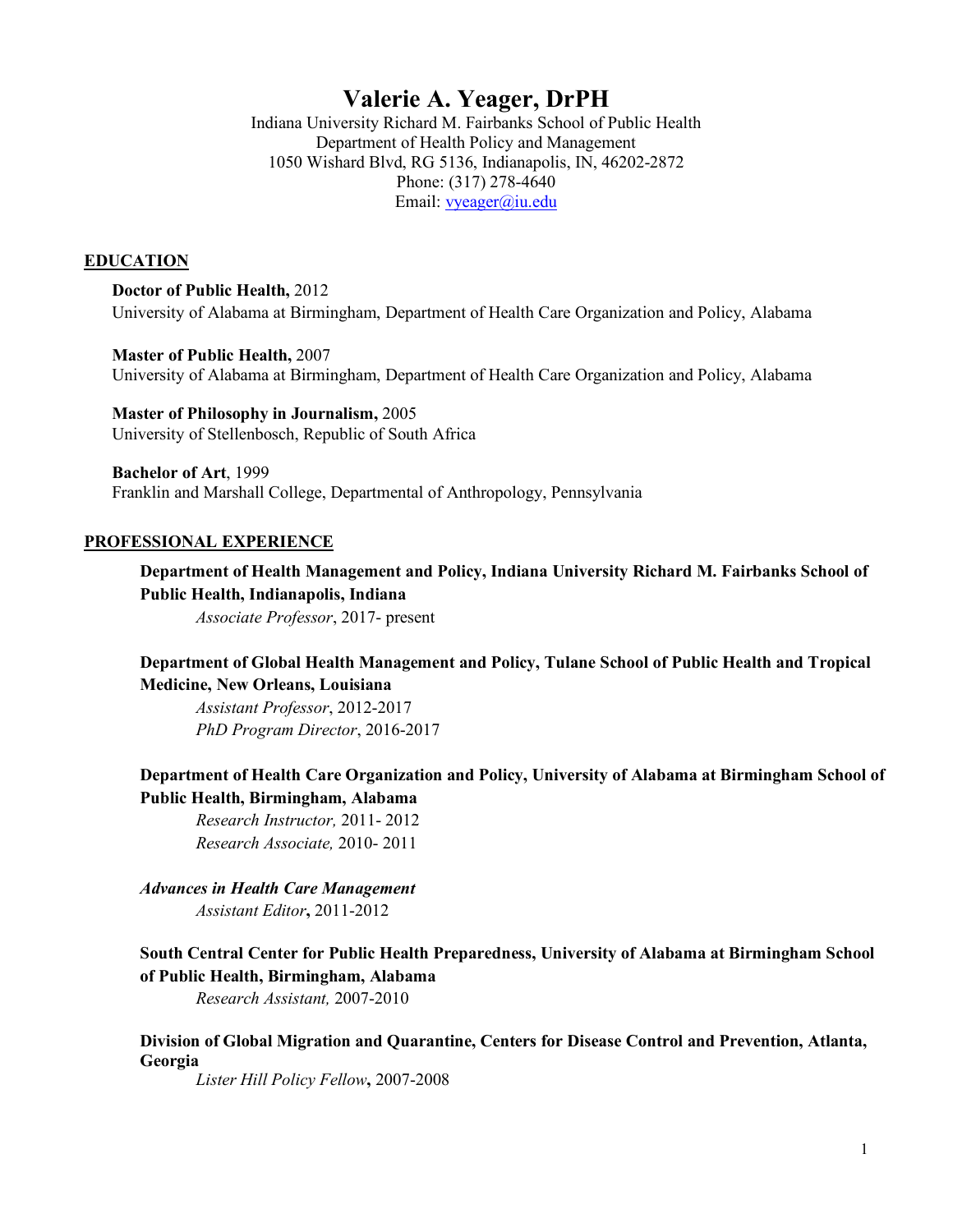## **Alabama Department of Public Health, Area 5**

*Emergency Preparedness Intern*, 2006

## **Hannan Crusaid HIV Clinic, Gugulethu, Western Cape, Republic of South Africa**

*Applied Clinical Researcher,* 2003

### **Simon Wiesenthal Center, New York, New York**

*Educational Outreach Coordinator,* 1999-2000

## **HONORS & AWARDS**

- **Delta Omega National Public Health Honor Society**
- **Most Outstanding Doctoral Student**, UAB School of Public Health, 2012
- **1st Place Recipient** of 2009 Naval Postgraduate School Center for Homeland Defense and Security, Annual Essay Contest (from among 146 entries)
- **Lister Hill Policy Fellowship,** 2007
- **Departmental Honors**, Anthropology, 1999
- **Dana Scholar**, Franklin and Marshall College, 1997-98

## **TEACHING EXPERIENCE**

- **Qualitative Research Methods for Health Services Research,** (Doctoral Level) IU Fairbanks School of Public Health, 2018- ongoing
- **PhD Seminar, Public Health Systems and Services Research,** (Doctoral Level) IU Fairbanks School of Public Health, 2017- ongoing
- **Introduction to Health Policy,** IU Fairbanks School of Public Health (Undergraduate Level), 2017-ongoing
- **Applied Interdisciplinary Approaches for Health Services Research** (Doctoral Level) Tulane University School of Public Health and Tropical Medicine, 2016
- **Doctoral Seminar**, Tulane University School of Public Health and Tropical Medicine, 2016-2017
- **Introduction to Health Systems, Management & Policy** (Masters Level) IU Fairbanks School of Public Health and Tulane University School of Public Health and Tropical Medicine, 2013-2018
- **Comparative Health Systems** (Masters Level) Tulane University School of Public Health and Tropical Medicine, 2012-2016
- **Public Health in Cuba** (Masters Level Course in Cuba) Tulane University School of Public Health and Tropical Medicine, 2013 (co-instructor)
- **The Integrative Experience** (Masters Level Capstone Course) School of Public Health, University of Alabama at Birmingham, 2009 (co-instructor)

### **PEER-REVIEWED PUBLICATIONS**

*\*Asterisk indicates student mentee*

- 56. Menachemi, N., Danielson, E.C., Tilson, H., **Yeager, V.A.,** Sellers, K., Halverson, P.K. "Tenure & Turnover among State Health Officials from the SHO-CASE Survey Correlates & Consequences of Changing Leadership." *Journal of Public Health Management and Practice.* In press.
- 55. Sellers K., Leider J.P., Gould E., Castrucci B.C., Beck A., Bogaert K., Coronado F., Shah G., **Yeager V.A.,**  Beitsch L.M., Erwin P.C. "The State of the US Governmental Public Health Workforce, 2014-2017." *AJPH.*  Epub 21 Mar 2019. PMID: 30896986
- 54. Beitsch, L.M., **Yeager, V.A.,** Leider, J.P Erwin, P. "Mass Exodus of State Health Department Deputies/Senior Management Threatens Institutional Stability" *AJPH.* In press.
- 53. Erwin, P., Beck, A., **Yeager, V.A.,** Leider, J.P. "Public Health Undergraduates in the Workforce: A trickle, soon a wave?" *AJPH.* In press.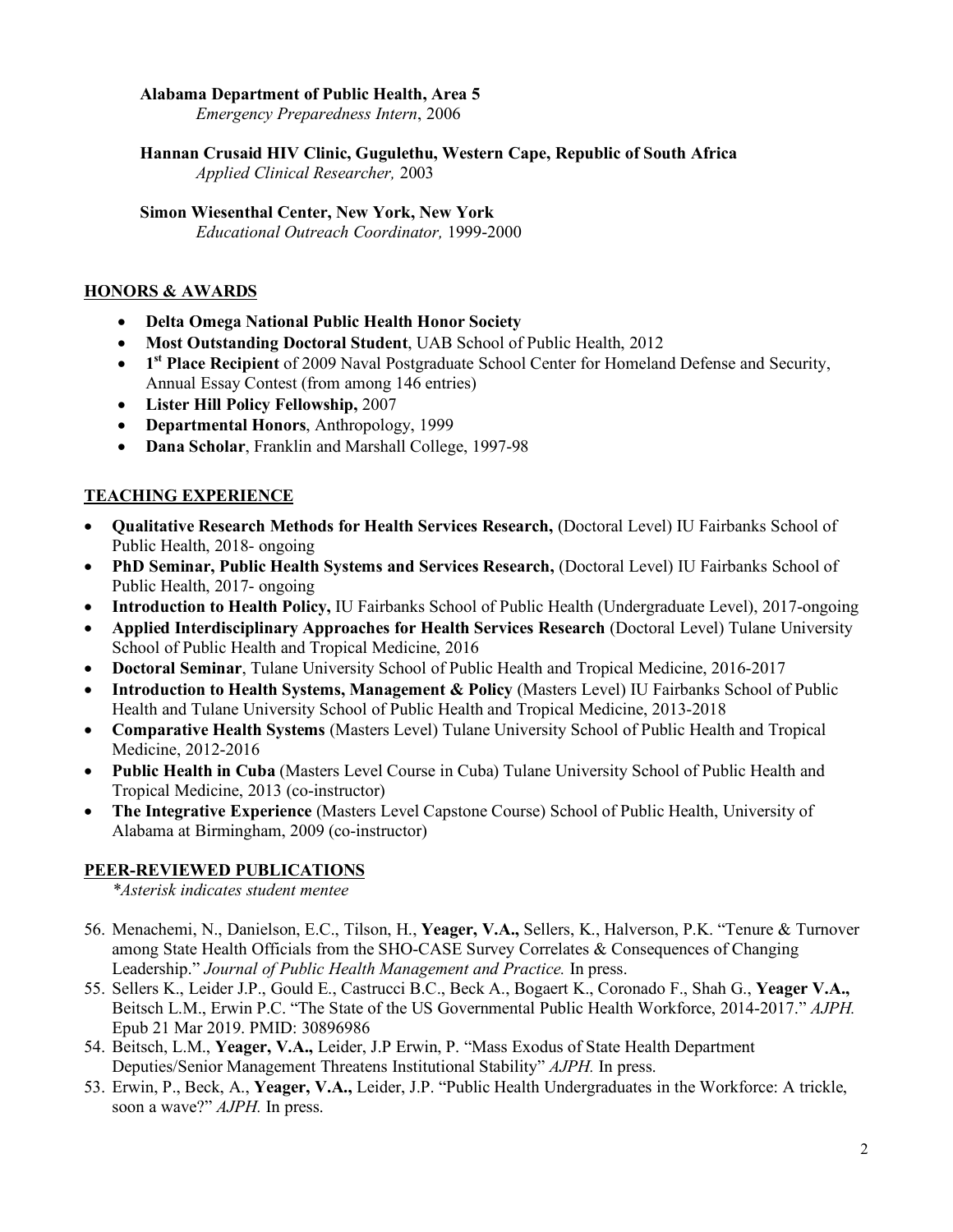- 52. **Yeager, V.A.,** Leider, J.P, Coronado, F. "Is Salary Really the Barrier to Recruiting Employees in Governmental Public Health?" *AJPH.* In press.
- 51. Halverson, P.K., **Yeager, V.A.**, Menachemi, N., Chapple-McGruder, T., Moffatt, S., Baker, E.L., et al. "State Health Official Career Advancement and Sustainability Evaluation Study – Descriptions of the Methods Used in the SHO-CASE Study." *Journal of Public Health Management and Practice* Epub 22 Feb 2019. PMID: 30807463*.*
- 50. **Yeager, V.A.**, Menachemi, N., Jacinto, C.M., Chapple-McGruder, T., Danielson, E.C.,\* Halverson, P.K. "State Health Officials: Backgrounds and Qualifications." *Journal of Public Health Management and Practice.* Epub 22 Feb 2019. PMID: 30807461
- 49. Boedigheimer, S.F., **Yeager, V.A.,** Chapple-McGruder, T., Moffatt. S., Halverson. P.K. "Public Health Senior Deputy's Perceptions of State Health Officials Success Factors: Professional Characteristics, Personal Attributes, and Signs of Derailment." *Journal of Public Health Management and Practice.* Epub 14 Feb 2019. PMID: 30789589
- 48. Apathy, N.C.,**\* Yeager, V.A.** "Examining Training Motivations among Public Health Workers" *Journal of Public Health Management and Practice.* 2019:25(2):S157-S165. PMID: 30720628
- 47. Beitsch, L.M., Yeager, V.A., Moran, J.W. Paving the Way for the Road Taken: Accreditation and Quality Improvement. *Journal of Public Health Management and Practice.* 2019:25(1):12-13. PMID: 30507795
- 46. **Yeager, V.A.,** Balio C.P.,\* Kronstadt, J., Beitsch L.M. "The Relationship between Health Department Accreditation and Workforce Satisfaction, Retention, and Training Needs" *Journal of Public Health Management and Practice.* 2019:25(2):S113-S123. PMID: 30720624
- 45. Balio C.P.,\* **Yeager, V.A.**, Beitsch L.M. "Perceptions of Public Health 3.0: Concordance between Public Health Agency Senior Leaders and Employees" *Journal of Public Health Management and Practice.*  2019:25(2):S103-S112. PMID: 30720623
- 44. Wisniewski, J.M., Jacinto, C., **Yeager, V.A.,** Chapple-McGruder, T., Castrucci, B, Harper, E. "Opportunities to improve employee satisfaction within state and local public health agencies" *Journal of Public Health Management and Practice.* Epub 31 Aug 2018. PMID: 30180119
- 43. Diana, M., Zhang,Y.,\* **Yeager, V.A.,** Stoecker, C., Counts, C. "The Impact of Accountable Care Organization Participation on Hospital Patient Satisfaction" *Health Care Management Review.* 2018:44(2)148-158. PMID: 30080713
- 42. Ellis, K.,\* **Yeager, V.A.,** Ferdinand, A.O., Menachemi, N. "Market Characteristics Associated with Community Health Assessments by Local Health Departments" *Journal of Public Health Management and Practice.* Epub 18 Jul 2018. PMID: 30029173
- 41. **Yeager, V.A.,** Wisniewski, J.M., Chapple-McGruder, T., Castrucci, B., Harper, E. "Public Health Workforce Self-Identified Training Needs by Jurisdiction and Job Type" *Journal of Public Health Management and Practice.* Epub 21 Jun 2018. PMID: 29933265
- 40. **Yeager, V.A.,** Wharton, M.K.,\* Monnette, A.,\* Price-Haywood, E., Nauman, B., Angove, R.S.M., Shi, L. "Non-Face-to-Face Chronic Care Management: A Qualitative Study Assessing the Implementation of a New CMS Reimbursement Strategy" *Population Health Management.* Epub 16 Apr 2018. PMID: 29658847.
- 39. Wisniewski, J.M.,\* Hotchkiss, D., **Yeager, V.A**., Diana, M.L. "Comparison of objective measures and patients' perceptions of quality of services in government health facilities in the Democratic Republic of Congo" *International Journal for Quality in Health Care.* 2018;1-8.
- 38. **Yeager, V.A.,** Wharton, M.K.,\* Beitsch, L.M. "Maintaining a Competent Public Health Workforce: Lessons Learned from Experiences with Public Health Accreditation Domain 8 Standards and Measures" *Journal of Public Health Management and Practice.* Epub 10 Jan 2018. PMID: 29324566.
- 37. Baker, E.L., Castrucci, B.C., Moffatt, S., Babich, S.M., Boedigheimer, S.F., Hancock, S.E., Tilson, H., **Yeager, V.A.,** Halverson, P.K. "What State Health Officials Wish They Had Known and How They Learned Best." *Journal of Public Health Management and Practice.* 2018;24(1):85-86. PMID: 29189546.
- 36. Halverson, P.K, Lumpkin, J.R., **Yeager, V.A.,** Castrucci, B.C., Moffatt, S., Tilson, H. **"**High Turnover among State Health Officials/Public Health Directors: Implications for the Public's Health." *Journal of Public Health Management and Practice.* 2017;23(5):537-542. PMID: 28759557.
- 35. **Yeager, V.A.**, Vest, J., Walker, D., Diana, M.L., and Menachemi, N. "Challenges to Conducting HIE Research and Evaluation: Reflections and Recommendations for Examining the Value of HIE" *eGEMS*. 2017; 5(1):15. http://doi.org/10.5334/egems.217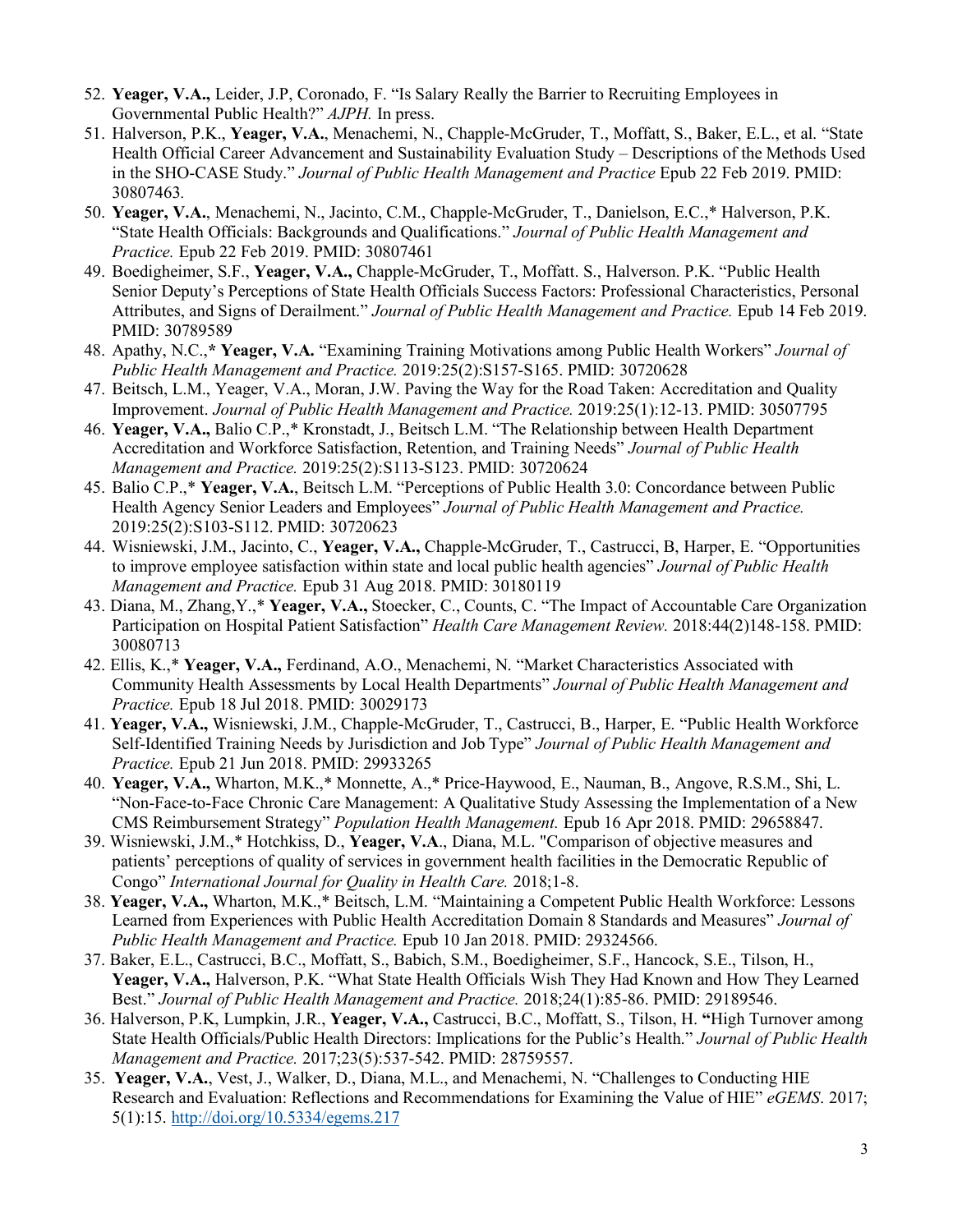- 34. **Yeager, V.A.** and Wisniewski, J.M.\* "Factors that Matter in the Recruitment and Retention of Nurses in Public Health Agencies" *Public Health Reports*. 2017;132(5):556-562. PMID: 28792856.
- 33. **Yeager, V.A.,** Ferdinand, A., and Menachemi, N. "The Impact of IRS Policy on Hospital Community Benefit Activities" *Medical Care Research and Review.* Epub 6 April 2017. PMID: 29148339.
- 32. Hurst, D., Sharpe, S., **Yeager, V.A.** "Administrative Preparedness Strategies: Expediting Procurement and Contracting Cycle Times during an Emergency" *Public Health Reports.* 2017;132(3):294-297. PMID: 28394699.
- 31. Zhang, Y.,\* **Yeager, V.A.**, and Hou, S. "The Impact of Community Support and Services on Quality of Life among the Elderly in China: A Longitudinal Study" *Journal of Applied Gerontology.* Epub 5 August 2016. PMID: 27496140.
- 30. Wisniewski, J.M,\* **Yeager, V.A.**, Diana, M.L., and Hotchkiss, D. "Exploring the Barriers to Rigorous Monitoring and Evaluation of Health Systems Strengthening Activities: Qualitative Evidence from International Development Partners**"** *Journal of Health Policy and Planning.* 2016;31(4):E302-E311. PMCID: 26927839.
- 29. **Yeager, V.A.,** Wisniewski, J.M.,\* Amos, K., and Bialek, R. "Why Do People Work in Public Health? Exploring recruitment and retention among public health workers. *Journal of Public Health Management and Practice.* 2016;22(6):559-66. PMID: 26910865.
- 28. Goldsby, T.U., George, B.J., **Yeager, V.A**., Sen, B.P., Ferdinand, A.O., Sims, D.M.T., Manzella, B., Skinner, A.C., Allison, D.B., Menachemi, N. "Urban Park Development and Pediatric Obesity Rates: A quasiexperiment using Electronic Health Record Data" *International Journal Environmental Research and Public Health.* 2016;13(4):1-10. PMCID: 2707063.5
- 27. **Yeager, V.A.**, Beitsch, L.M, and Hasbrouck, L. "A Mismatch between the Educational Pipeline and Public Health Workforce: Can It Be Reconciled?" *Public Health Reports*. 2016;131(3):507-9. PMCID: 27252573
- 26. **Yeager, V.A.** and Bertrand, J. **"**Putting Management Capacity Building at the Forefront of Health Systems Strengthening" *International Journal of Health Policy and Management*. 2016;5(2) 129-131. PMCID: 4737539.
- 25. **Yeager, V.A.**, Wisniewski, J.M.,\* Amos, K., and Bialek, R. "What Matters in Recruiting Public Health Employees: Considerations for Filling Workforce Gaps." *American Journal of Public Health***.** 2015;105(12), e33-6. PMID: 26469672.
- 24. Beitsch, L.M., **Yeager, V.A.**, and Moran, J.W. "Utilizing performance management to harness the power of quality improvement in public health." *Frontiers in Public Health Services and Systems Research*. 2015;  $4(5):33-8.$
- 23. **Yeager, V.A.**, Zhang,Y.\* and Diana, M. "Analyzing Determinants of Hospitals' Accountable Care Organizations Participation: A Resource Dependence Theory Perspective." *Medical Care Research and Review.* 2015;72(6): 687-706. PMID: 26156971.
- 22. **Yeager, V.A.**, Ferdinand, A.O., Beitsch, L.M., and Menachemi, N. "Local Health Department Characteristics Associated with Likelihood to Participate in National Accreditation" *American Journal of Public Health.* 2015;105(8):1653-9. PMID: 26066930.
- 21. **Yeager, V.A.**, Ye, Jiali, Kronstadt, J., Robin, N., Leep, C.J., and Beitsch, L.M. "National Voluntary Public Health Accreditation: Are more local health departments intending to take part?" *Journal of Public Health Management and Practice*. 2016;22(2):149-56. PMID: 25851799.
- 20. **Yeager, V.A.**, Hurst, D., and Menachemi, N. "State Barriers to Appropriating Public Health Emergency Response Funds during the 2009 H1N1 Response." *American Journal of Public Health*. 2015;105(S2):S274- S279. PMID: 25689213.
- 19. Beitsch, L.M., **Yeager, V.A**., and Moran, J. "Deciphering the Imperative: Translating Public Health Quality Improvement into Organizational Performance Management Gains**"** *Annual Review of Public Health*. 2015;36(7):1-15. PMID: 25494050.
- 18. **Yeager, V.A.,** Walker, D., Cole, E., Mora, A.M., and Diana, M.L. "Factors Related to Health Information Exchange Participation and Use." *Journal of Medical Systems.* 2014;38(8):78. PMID 24957395.
- 17. White, K., **Yeager, V.A.,** Menachemi, N. and Scarinci, I. "Impact of Alabama's immigration law on immigrants' access to health care: Implications for national reform." *American Journal of Public Health*. 2014;104(3):397-405. PMID: 24432880.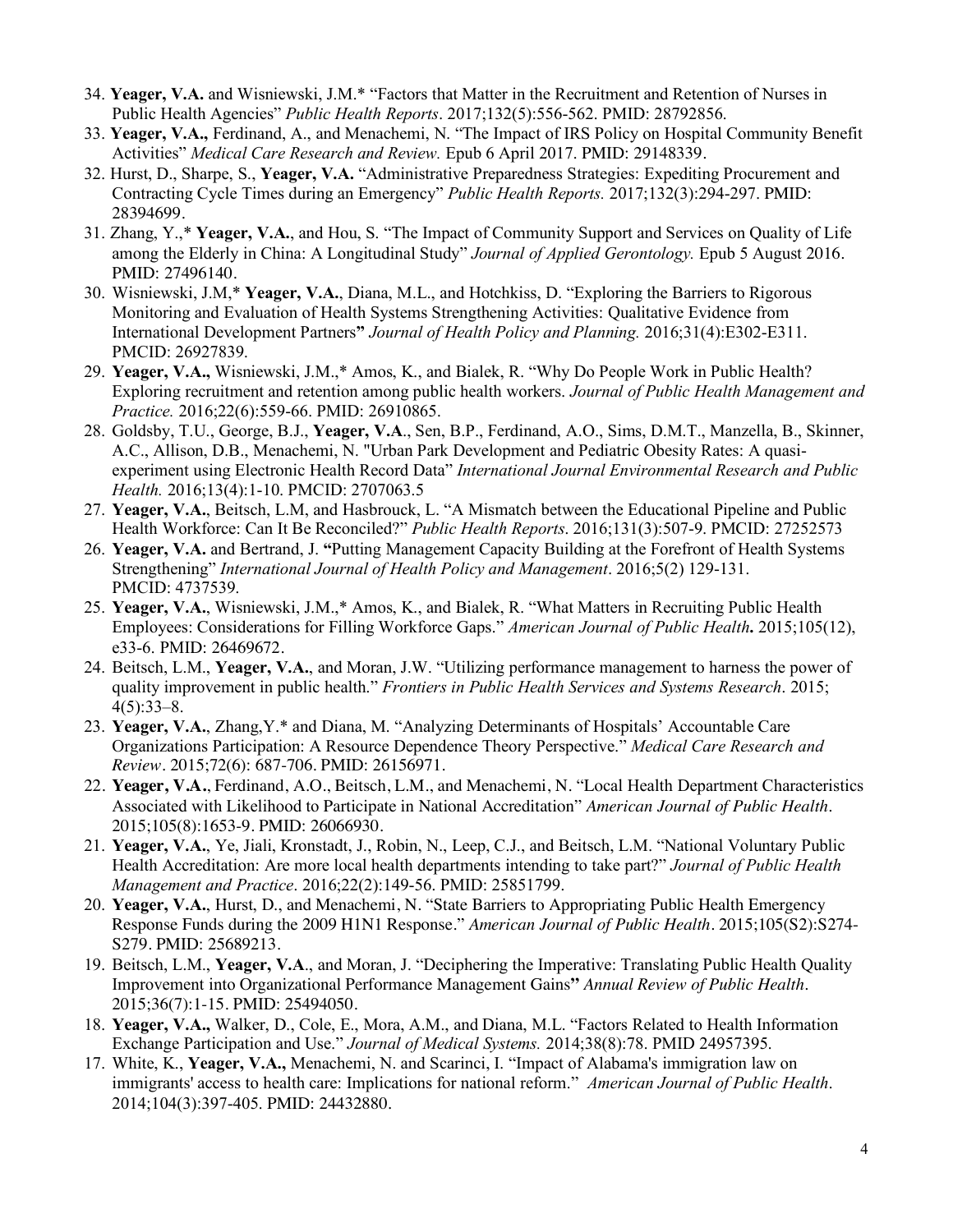- 16. Menachemi, N., **Yeager, V.A.**, Welty, E., and Manzella, B. "Are Physician Productivity and Quality of Care Related?" *Journal for Healthcare Quality.* 2015;37(2):93-101. PMID: 24033482.
- 15. **Yeager, V.A.**, Menachemi, N., Savage, G.T., Ginter, P.M., Sen, B., and Beitsch, L.M. "Using Resource Dependency Theory to Measure the Environment in Health Care Organizational Studies: A Systematic Review of the Literature." *Health Care Management Review*. 2014;39(1):50-65. PMID: 23358132.
- 14. **Yeager, V.A.**, Menachemi, N., Ginter, P.M., Sen, B., Savage, G.T., and Beitsch, L.M. "Environmental Factors and Quality Improvement in County and Local Health Departments" *Journal of Public Health Management and Practice*. 2013;19(3):240-249.
- 13. **Yeager, V.A.**, Menachemi, N., Braden, B., Taylor, D.M., Manzella, B., and Ouimet, C. "Relationship between Food Safety and Critical Violations on Restaurant Inspections: An Empirical Investigation of Bacterial Pathogen Content" *Journal of Environmental Health*. 2013;75(6):68-73.
- 12. Welty, E., **Yeager, VA**, Ouimet, C, and Menachemi, N. "Patient Satisfaction among Spanish-Speaking Patients in a Public Health Setting" *Journal for Healthcare Quality*.2012;34(5):31-38.
- 11. Mazurenko, O., Gupte, G., and **Yeager, V.A**. "International Medical Graduates and Health Information Technology Use in the United States" *Advances in Health Care Management*. 2012;12(1):121-140.
- 10. Menachemi, N., **Yeager, V.A.,** Duncan, W.J., Katholi, C.R., and Ginter, P.M. "A Taxonomy of State Public Health Preparedness Units: An Empirical Examination of Organizational Structure" *Journal of Public Health Management.* 2012;18(3):250-258.
- 9. Menachemi, N., **Yeager, V.A.,** Taylor, D.M., Braden, B., McClure, L.A., and Ouimet, C. "Characteristics of Restaurants Associated with Critical Food Safety Violations" *Food Protection Trends*. 2012;32(2):22-29.
- 8. Taylor, D., **Yeager, VA,** Ouimet, C, and Menachemi, N. "Using GIS for Administrative Decision Making in a Local Public Health Setting" Accepted for publication in *Public Health Reports*. 2012;127(3):347-353.
- 7. Menachemi, N., **Yeager, VA.,** Bilello, L., Harle, C., Sullivan, C., and Siler-Marsiglio, K. "Florida Doctors Seeing Medicaid Patients Show Broad Interest in Federal Incentives For Adopting Electronic Health Records" *Health Affairs*. 2011;30(8):1461-1470.
- 6. **Yeager, V.A.** and Menachemi, N. "Text Messaging in Health Care: A Systematic Review of Impact Studies" *Advances in Health Care Management*. 2011;11(1):235-261.
- 5. Duncan, W.J., **Yeager, V.A.**, Rucks, A.C., and Ginter, P.M. "Surviving Organizational Disasters" *Business Horizons*. 2011;54(2):135-142.
- 4. **Yeager, V.A.,** Menachemi, N. McCormick, L.C., and Ginter, P.M. "The Nature of the Public Health Emergency Preparedness Literature 2000-2008: A Quantitative Analysis" *Journal of Public Health Management and Practice*. 2010;16(5):441-449.
- 3. **Yeager, V.A.,** Menachemi, N., and Brooks, R.G. "EHR Adoption among Doctors Who Treat the Elderly" *Journal of Evaluation in Clinical Practice*. 2010;16(6):1103-7.
- 2. **Yeager, V.A.** "Emergency Response, Public Health and Poison Control: Logical Linkages for Successful Risk Communication and Improved Disaster and Mass Incident Response" *Homeland Security Affairs*.  $2009; V(3)$ .
- 1. McCormick, L.C., **Yeager, V.A.,** Rucks, A.C., Ginter, P.M., Hansen, S., Kazzi, Z.N, and N. Menachemi. "Pandemic Influenza Preparedness: Bridging Public Health Academia and Practice" *Public Health Reports*. 2009;124(2):344-349.

NCBI bibliography available at:

http://www.ncbi.nlm.nih.gov/sites/myncbi/183ldmqfdNJQ5/bibliography/49355758/public/?sort=date&direction= descending

## **PUBLICATIONS UNDER REVIEW OR IN PREPARATION**

*\*Asterisk indicates doctoral student mentee*

- 1. **Yeager, V.A.,** Wisniewski, J.M. "Pharmacy-Based Vaccination Services: Impact of knowledge, attitudes, and practices." Submitted
- 2. Zhang, Y.,\* **Yeager, V.A.** "Perceptions and Satisfaction with the Public Health System in China" *Submitted*
- 3. **Yeager, V.A.** and Hurst, D. "Equity in Funding? State-level Factors Associated with H1N1 Vaccine Uptake" *Final Draft under CDC internal review*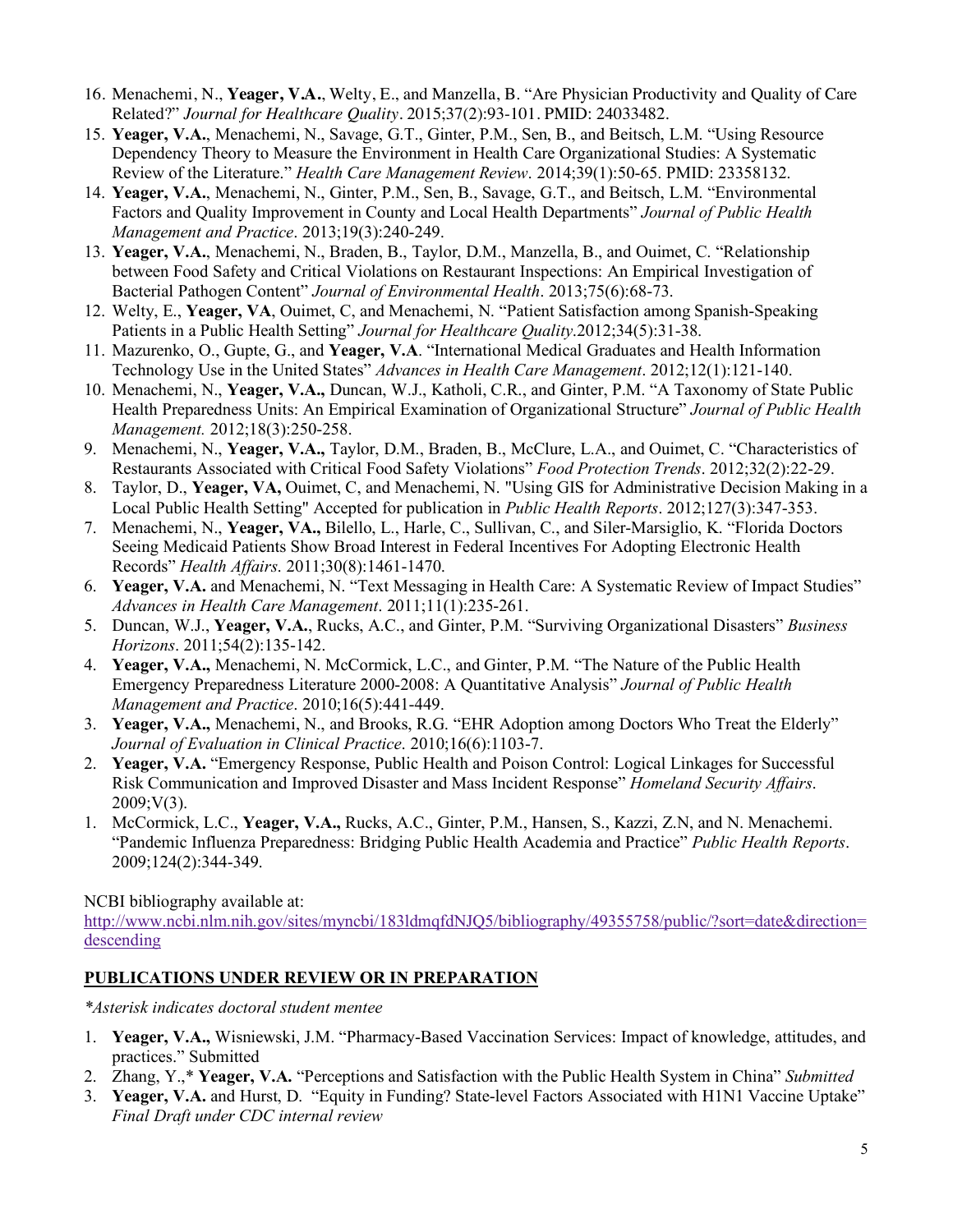## **REPORTS**

- 1. Council on Linkages between Academia and Public Health Practice. (2016). "Recruitment and Retention: What's Influencing the Decisions of Public Health Workers?" Washington, DC: Public Health Foundation. Available at: http://www.phf.org/resourcestools/Pages/COL\_Public\_Health\_Worker\_Survey.aspx
- 2. Diana, M.L., **Yeager, V.A.,** Hotchkiss, D.R. "Health Systems Strengthening: A Literature Review" MEASURE Evaluation and USAID Report, September 2017. Available at: https://www.measureevaluation.org/resources/publications/tr-17-167a
- 3. Diana, M.L., **Yeager, V.A.,** Hotchkiss, D.R. "Health Systems Strengthening: A Compendium of Indicators" MEASURE Evaluation and USAID Report, September 2017. Available at: https://www.measureevaluation.org/resources/tools/publications/tr-17-167b

## **PRESENTATIONS AT SCIENTIFIC/PROFESSIONAL MEETINGS**

- 1. Halverson, P.K., **Yeager, V.A.**, Jacinto, C., Menachemi, N., Danielson, E. **"**State Health Officials: Essential Competencies for Success" Oral Presentation at American Public Health Association Annual Meeting, San Diego, CA, November 2018.
- 2. **Yeager, V.A.,** Menachemi, N., Jacinto, C., Danielson, E., Halverson, P.K. "What Do State Health Officials Come to the Job With? Backgrounds, Qualifications, and Motivations for Serving as SHOs" Oral Presentation at AcademyHealth Annual Research Meeting: PHSR Interest Group, Seattle, WA, June 2018.
- 3. Halverson, P.K., **Yeager, V.A.,** Menachemi, N., Jacinto, C., Danielson, E. "State Health Officials: Perceptions of Essential Competencies and Activities Necessary for Success" Oral Presentation at AcademyHealth Annual Research Meeting: PHSR Interest Group, Seattle, WA, June 2018.
- 4. **Yeager, V.A.**, Wisniewski, J.M., Chapple-McGruder, T., Castrucci, B**. "**Public Health Workforce Self-Identified Training Needs by Job Type and Jurisdiction" Oral Presentation at American Public Health Association Annual Meeting, Atlanta, GA, November 2017.
- 5. **Yeager, V.A.,** Wharton, M.K., Beitsch, L.M. **"**Learning from Experiences with Public Health Accreditation Domain 8: Best Practices in Maintaining a Competent Workforce" Oral Presentation at American Public Health Association Annual Meeting, Atlanta, GA, November 2017.
- 6. Halverson, P.K. and **Yeager, V.A.** "State Health Officials: Critical Insights about Crucial Leaders and Their Tenure" Oral Presentation at American Public Health Association Annual Meeting, Atlanta, GA, November 2017.
- 7. Wisniewski, J.M., Jacinto, C.M., **Yeager, V.A.** "Determinants of job dissatisfaction in the public health workforce" Poster presentation at American Public Health Association Annual Meeting, Atlanta, GA, November 2017.
- 8. **Yeager, V.A.**, Wharton, M.K., Monnette, A. Nauman, B, Price-Haywood, E., Angove, R. and Shi, L. "Non-Face-to-Face Chronic Care Management: A Qualitative Study Assessing the Implementation of a New CMS Reimbursement Strategy in Louisiana" Poster presentation at AcademyHealth Annual Research Meeting, New Orleans, LA, June 2017.
- 9. **Yeager, V.A.** and Wisniewski, J.M. "Impact of knowledge, attitudes, and practices on prior and future use of pharmacy-based vaccination services" Poster presentation at AcademyHealth Annual Research Meeting, New Orleans, LA, June 2017.
- 10. Zhang, Y. and **Yeager, V.A.** "Trends in Medicare Spending Geographic Variation: 2007-2014" Poster presentation at AcademyHealth Annual Research Meeting, New Orleans, LA, June 2017.
- 11. Zhang, Y., Diana, M.L., Stoecker, C., **Yeager, V.A.,** and McCory, A. "Impact of Accountable Care Organization Penetration on Regional Variation in Medicare Spending" Poster presentation at AcademyHealth Annual Research Meeting, New Orleans, LA, June 2017.
- 12. Goldsby, T.U., George, B.J., Allison, D.B., **Yeager, V.A**., Sen, B.P., Ferdinand, A.O., Taylor, D., Manzella, B., Menachemi, N **"**Impact of Changing an Urban Environment on Pediatric Obesity Rates: Evidence from a Quasi-experiment using Electronic Health Record Data" Poster presentation at the Network of Minority Health Research Investigators, Bethesda, MA, April 2016.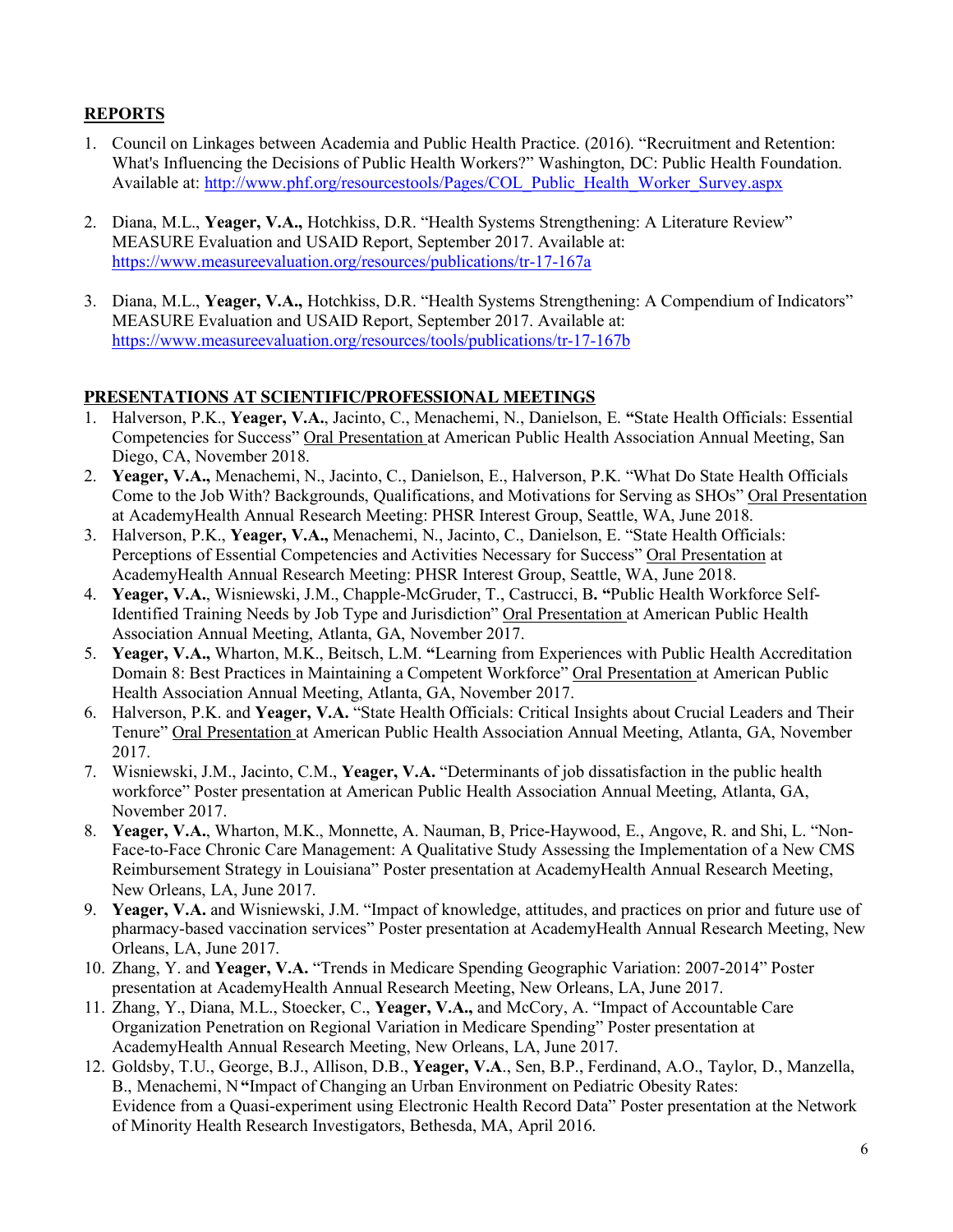- 13. Stoecker, C., **Yeager, V.A.**, and Shi, L. "Impact of Access to Vaccinations in Pharmacy Settings on Disparities in Vaccination Rates" Oral Presentation at the American Public Health Association Annual Meeting, Chicago, IL, November 2015.
- 14. **Yeager, V.A**., Hotchkiss, D., Podges, S., and Kunaka, D. "Using Theoretical and Video Content in eLearning for Health Workers in South Africa" Oral Presentation at the eLearning Africa 2015 International Conference on ICT for Development, Education & Training, Addis Ababa, Ethiopia, May 2015.
- 15. **Yeager, V.A.,** Ferdinand, A.O., and Menachemi, N. "The Impact of IRS Policy on the Provision of Hospital Community Benefits: The Relationship Between a Changing Environment and Organizational Activities" Oral presentation at the at the Public Health Systems Interest Group at the AcademyHealth Annual Research Meeting, Minneapolis, MN, June 2015.
- 16. **Yeager, V.A.** and Demosthenidy, M. "Public Health Workforce Recruitment: Understanding State Hiring Laws" Oral presentation at the Keeneland Conference for Public Health Services and Systems Research, Lexington, KY, April 2015.
- 17. **Yeager, V.A**. and Wisniewski, J.M. "Public Health Workforce Recruitment: Understanding State Hiring Laws" Oral presentation at the Keeneland Conference for Public Health Services and Systems Research, Lexington, KY, April 2015.
- 18. Wisniewski, J.M. and **Yeager, V.A. "**Employee Perspectives on Working in Public Health Agencies: A Qualitative Analysis" Oral presentation at the Keeneland Conference for Public Health Services and Systems Research, Lexington, KY, April 2015.
- 19. Yeager, V.A. "Health Reform: 2014 Update" Keynote Oral Presentation for the Food and Nutrition Section Meeting at American Public Health Association Annual Meeting, New Orleans, LA, November, 2014.
- 20. Wisniewski, J.M., **Yeager, V.A.**, Amos, K., Bialek, R. "What Matters in Recruiting Public Health Employees: Strategies in Filling Workforce Gaps" Oral presentation at the American Public Health Association Annual Meeting, New Orleans, LA, November, 2014.
- 21. Amos, K., Bialek, R., **Yeager, V.A.**, Wisniewski, J.M. "Why Do People Work in Public Health? Results and Implications of a Worker Recruitment and Retention Study" Oral presentation at the American Public Health Association Annual Meeting, New Orleans, LA, November, 2014.
- 22. Walker, D., Mora, A., **Yeager, V.A.**, Counts, C., and Diana, M. "Issues in the Evaluation of Health Information Exchange Usage Data: Should there be minimum standards?" Poster presentation at the Health Information Technology Interest Group and AcademyHealth Annual Research Meeting, San Diego, CA, June 2014.
- 23. **Yeager, V.A**., Ferdinand, A.O., Beitsch, L.M., and Menachemi, N. "Factors Associated with Intent to Apply for Public Health Accreditation" Oral presentation at the Keeneland Conference for Public Health Services and Systems Research, Lexington, KY, April 2014.
- 24. **Yeager, V.A**., Wisnieski, J., Amos, K., and Bialek, R. "Differences in Public Health Employee Satisfaction by Organizational Governance Structure" Poster presentation at the Keeneland Conference for Public Health Services and Systems Research, Lexington, KY, April 2014.
- 25. Amos, K., Bialek, R. **Yeager, V.A.**, and Wisnieski, J. "Why Do People Work in Public Health? Exploring Factors Associated with Worker Recruitment and Retention" Oral presentation at the American Academy of Medical Colleges 2014 Health Workforce Research Conference in Washington, D.C.
- 26. Menachemi, N., **Yeager, V. A.,** Sen, B.P., Ferdinand, A., Taylor, D. M., and Manzella, B. "Using an EHR for Health Policy Research: The Effect of an Urban Park on Pediatric Obesity Rates" Poster presentation at the AcademyHealth Annual Meeting, Baltimore, MD, June 2013.
- 27. White, K., **Yeager, V.A**., Menachemi, N., and Scarinci, I. "State-level immigration laws and immigrants' access to health care: implications for national reform" Poster presentation at the AcademyHealth Annual Meeting, Baltimore, MD, June 2013.
- 28. Mora, A., Diana, M., and **Yeager, V. A.** "The Relationship Between Mimetic Pressure and Rural EHR Adoption" Poster presentation at the AcademyHealth Annual Meeting, Baltimore, MD, June 2013.
- 29. Walker, D., **Yeager, V. A.,** Cole, E., Mora, A., and Diana, M. "Barriers and Facilitators to Participation in the Louisiana Health Information Exchange" Poster presentation at the AcademyHealth Annual Meeting, Baltimore, MD, June 2013.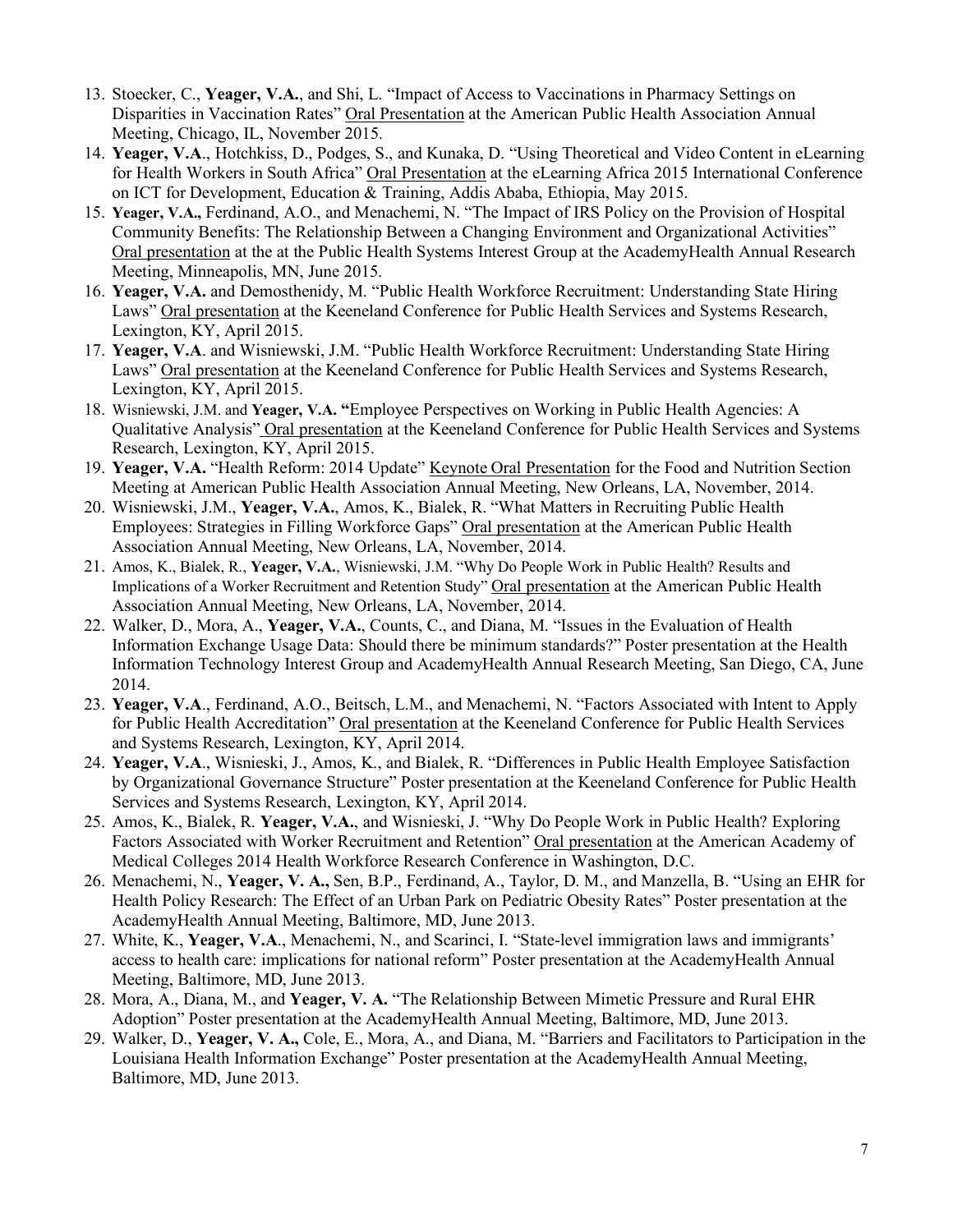- 30. **Yeager, V.A**., Menachemi, N., and Katholi, C. "State Barriers to the Timely Allocation of Public Health Emergency Response Funds" Poster presentation at the Keeneland Conference for Public Health Services and Systems Research, Lexington, KY, April 2013.
- 31. Savage, G.T., **Yeager, V.A.**, and Goolsby, C. "Assessing the Organizational Needs of Long Term Care Organizations in Southern Alabama" Poster presentation at the Gerontological Society of America's Annual Meeting, San Diego, CA, November 2012.
- 32. **Yeager, V.A.**, Menachemi, N., Sen, B., Ginter, P.M., Savage, G.T., and Beitsch, L.M. "Are Local Public Health Partnerships and Health Outcomes Related?" Poster presentation at the AcademyHealth Annual Meeting, Orlando, FL, June 2012.
- 33. **Yeager, V.A.**, Menachemi, N., Ginter, P.M., Sen, B., Savage, G.T., and Beitsch, L.M. "Environmental Factors and Quality Improvement in County and Local Health Departments" Oral presentation at the Keeneland Conference for Public Health Services and Systems Research, Lexington, KY, April 2012.
- 34. Taylor, D., **Yeager, V.A.,** and Menachemi, N. "Using GIS Technology and Productivity Measures to Reorganize Public Health Centers" Oral presentation at the AcademyHealth Annual Meeting, Seattle, WA, June 2011.
- 35. Welty, E., **Yeager, V.A.**, and Menachemi, N. "Differences in Patient Satisfaction Among Spanish-speaking and English-speaking Patients in a County Health Department" Poster presentation at the AcademyHealth Annual Meeting, Seattle, WA, June 2011.
- 36. Ayers, D.J. Prickett, C.T., **Yeager, V.A.,** and Menachemi, N. "Reasons for Disenrollment and Barriers to Reenrollment in the Alabama CHIP and Medicaid Programs" Poster presentation at the AcademyHealth Annual Meeting, Seattle, WA, June 2011.
- 37. Menachemi, N., **Yeager, V.A**., Bilello, L., Harle, C., Sullivan, C., and Siler-Marsiglio, K. "Predicting Physician Reported Intention to Participate in HITECH's EHR Initiative" Poster presentation at the AcademyHealth Annual Meeting, Seattle, WA, June 2011.
- 38. **Yeager, V.A**., Bronstein, J.M., McGhee, J., Nugent, R.R., Hall, R.W., and Lowery, C.L. "Differences in Prenatal Care Content for Medicaid Covered Pregnant Women in Arkansas: Private Versus Public Sources of Care" Poster presentation at the AcademyHealth Annual Meeting, Boston, MA, June 2010.
- 39. **Yeager, V.A.** and Menachemi, N. "A Systematic Review of the Impact of SMS Use in Health Care: Categorizing SMS Impacts into Three Domains" Poster presentation at the AcademyHealth Annual Meeting, Boston, MA, June 2010.
- 40. Bronstein, J.M., **Yeager, V.A**., Nugent, R.R., Lomatsch, C.T., McGhee, J., and Lowery, C.L. "Distribution of Medicaid Maternity Cases Across Public and Private Prenatal Care Providers in Arkansas" Poster presentation at AcademyHealth Annual Meeting, Boston, MA, June 2010.
- 41. **Yeager, V.A.,** Menachemi, N., and Ginter, P.M. "Natural Disease Outbreaks- What Do We Really Know? A Systematic Review of the Empirical Literature" Poster presentation at the Public Health Emergency Preparedness Summit, Atlanta, GA, February 2010.
- 42. **Yeager, V.A.,** Rucks, A.C., and Bronstein, J.M. "Ethical Considerations in Point of Dispensing (POD) Operations: Lessons from a Closed POD Exercise" Oral presentation at the Public Health Emergency Preparedness Summit, Atlanta, GA, February 2010.
- 43. **Yeager, V.A.,** Rucks, A.C., Carrasquillo, A, and Thornley-Brown, D. **"**Policy Implications: Eroding Access to Dialysis Treatment for the Uninsured in the State of Alabama**"** Poster presentation at the American Public Health Association Annual Meeting, Philadelphia, PA, October 2009.
- 44. **Yeager, V.A.,** Rucks, A.C., Carrasquillo, A, and Thornley-Brown, D. **"**Alabama's Uninsured and Undocumented in Need of Chronic Dialysis – the Forgotten Few" Poster presentation at the American Society of Nephrology Renal Week, San Diego, CA, October 2009.
- 45. McCormick, L.C. Kazzi, Z.N., Poole, M., and **Yeager, V.A. "**Gap Analysis of Disaster Training for EMS Personnel in Alabama**"** Poster presentation at the American Public Health Association Annual Meeting, Philadelphia, PA, October 2009.
- 46. Kazzi, Z.N., McCormick, L.C., Poole, M.E., **Yeager, V.A,** and Cross, J.M. "Responding to Victims with Burn Injuries in Disaster Events: Training First Responders and Receivers for Improved Outcomes**"** Poster presentation at the Department of Health and Human Services 2009 Integrated Medical, Public Health, Preparedness and Response Training Summit in Dallas, TX, April 2009.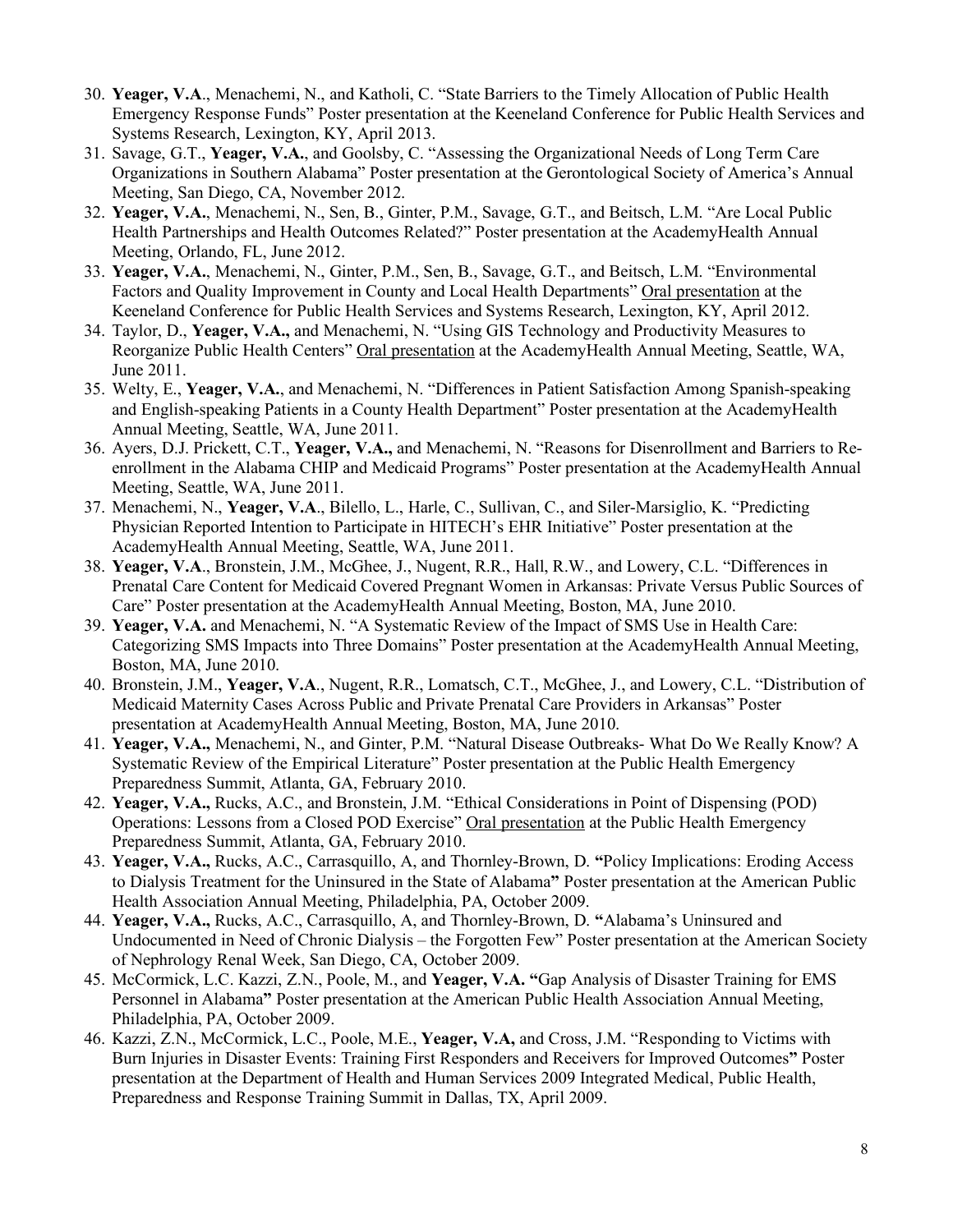- 47. McCormick, L.C., **Yeager, V.A.,** Bolus, N.E., Duncan, W.J., and Patal, P.H. "Outcomes of the 2006 International Radiological Dispersal Incident: Examining the Radiological Emergency Response Capabilities in the United States" Poster presentation at the American Public Health Association Meeting, San Diego, CA, October 2008.
- 48. McCormick, L.C., Bolus, N., and **Yeager, V.A.** "Public Health and Radiological Dispersal Events: Lessons from Britain's 2006 Polonium-210 incident**"** Keynote oral presentation at the Alabama Comprehensive Cancer Control Coalition Quarterly Meeting, Montgomery, AL, June 2008.
- 49. Bolus, N.E., McCormick, L.C., and **Yeager, V.A. "**Public Health Response to the London Polonium Incident**"** Poster presentation at the Society of Nuclear Medicine Meeting, New Orleans, LA, June 2008.
- 50. McCormick, L.C., Bolus, N., and **Yeager, V.A.** "Public Health and Radiological Dispersal Events: Lessons from Britain's 2006 Polonium-210 incident**"** Oral presentation at the Alabama Public Health Association 2008 Annual Meeting, Birmingham, AL, April 2008.
- 51. **Yeager, V.A.,** Kazzi, Z.N., and McCormick, L.C. "Poison Control Centers- The Missing Link in Disaster Preparedness" Oral presentation at the Public Health Preparedness Summit, Atlanta, GA, February 2008.
- 52. McCormick, L.C., Herring, L., Ginter, P.M., and **Yeager, V.A. "**A Model Public Health Workforce Emergency Preparedness Certificate Program**"** Oral presentation at the Public Health Preparedness Summit, Atlanta, GA, February 2008.
- 53. Rucks, A.C., Ginter, P.M., Duncan, W.J, Hites, L.S., McCormick, L.C., and **Yeager, V.A.** "What Does "Improve Communications" Mean?**"** Poster presentation at the Public Health Preparedness Summit, Atlanta, GA, February 2008.
- 54. Rucks, A.C., Ginter, P.M, McCormick, L.C., Wingate, M.S., **Yeager, V.A.,** and Howard, L. "Cutgrass County Health Department: the Role of Public Health in All-Hazards Responses" Oral presentation and published in the proceedings of the North American Case Research Association Annual Meeting, Keystone, CO, October 2007.
- 55. **Yeager V.A.,** Orrell C, Wood R, Bekker L. **"**Sizophila- a model for improved antiretroviral adherence in a community clinic**"** Poster presentation at the South Africa AIDS Conference, Durban, South Africa. August 3-6, 2003.
- 56. **Yeager V.A.,** Mtwisha L, Orrell C, Wood R, Bekker L. "Sizophila: HIV positive therapeutic counsellors as part of the antiretroviral treatment team" Oral presentation at the University of Cape Town Medical Research Conference, South Africa. October 1, 2003.

## **INVITED PRESENTATIONS/LECTURES**

- **Yeager, V.A.** "Evidence-Based Practices for Public Health Emergency Preparedness and Response" Invited presentation for the **National Academy of Sciences, Engineering, and Medicine,** Committee on Evidence-Based Practices for Public Health Emergency Preparedness and Response, April 24, 2018.
- **Yeager, V.A.** "Health Care Quality" Public Health Minute (Radio Show). Aired in 11 states during month of October 2015.
- Vest, J.R. and **V.A. Yeager.** "The Evaluation of Health Information Exchange Activities" Invited Webinar Presentation for the American Medical Informatics Association, December 11, 2014.
- **Yeager, V.A.** "Health Reform: 2014 Update" Keynote Oral Presentation for the Food and Nutrition Section Meeting at American Public Health Association Annual Meeting, New Orleans, LA, November, 2014.
- **Yeager, V.A.** "Protecting the Public Through Improved Collaboration: Possibilities for Partnerships Between Public Health, Poison Control and Emergency Response" Invited presentation at the Naval Postgraduate School, Center for Homeland Defense and Security, Monterrey, CA, September 11, 2009.
- **Yeager, V.A.** "Building Bridges: Connecting Public Health and Poison Control for Effective Disaster Communication" Invited presentation at the University of Alabama Transportation Center, Injury Control Research Center, Birmingham, AL, July 28, 2009.
- Geller, R., Kazzi, Z.N., and **Yeager, V.A. "**Improving Disaster Communication: The Role of Poison Centers in Public Health**"** Invited presentation and live satellite broadcast on the Alabama Department of Public Health Training Network, July 22, 2008. http://www.adph.org/ALPHTN/index.asp?id=2578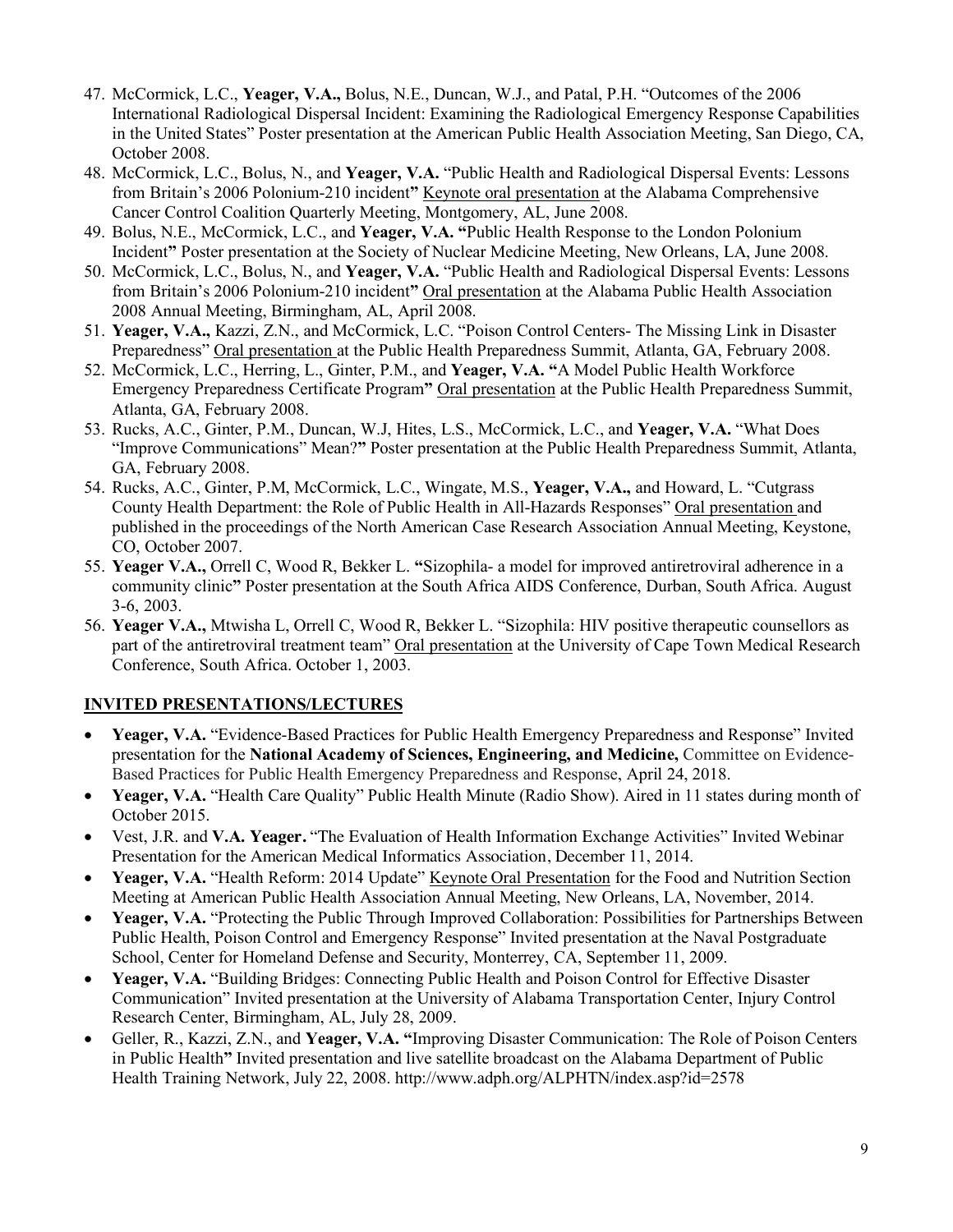## **GRANTS AND CONTRACTS**

Project Title: *State Health Officials: Career Advancement and Sustainability Evaluation (SHO-CASE) Dissemination.* (September 2018- May 2019) PI: Paul Halverson. Funded by the de Beaumont Foundation (Total Funding \$48,500) Role: **Co-Principal Investigator**

Project Title: Parkview Health Systems 2018-19 *Community Health Needs Assessment Services.* (December 2018- August 2019). Co-PIs: Valerie Yeager/Karen Comer-Fredrickson. Funded by Parkview Health Systems. (Total Funding: \$89,000) Role: **Co-Principal Investigator**

Project Title: *Tobacco Cessation Systems Change Partnership Evaluation.* (July 2018- June 2019) PI: Valerie Yeager. Funded by the Indiana State Department of Health (Total Funding \$70,000) Role: **Principal Investigator**

Project Title: *Addressing Upstream Determinants of Health Through Collaboration and Analytics.* (August 2018- July 2020) PI: Vest/Halverson. Funded by the Robert Wood Johnson Foundation (Total Funding \$1,000,000) Role: **Investigator**

Project Title: *Community Health Needs Assessment/Community Health Improvement Plan Development.* (January 2018- December 2018). Co-PIs: Valerie Yeager/Karen Comer-Fredrickson. Funded by the Community Health Network, Inc. (Total Funding: \$249,000) Role: **Co-Principal Investigator**

Project Title: *Community Health Needs Assessment.* (January 2018- December 2018). Co-PIs: Valerie Yeager/Karen Comer-Fredrickson. Funded by Parkview Health Systems. (Total Funding: \$90,000) Role: **Co-Principal Investigator**

Project Title: *Enhancing Public Health by Transforming Leadership Opportunities for State Health Officials.* (December 2015- June 2018). PI: Paul Halverson. Funded by the de Beaumont Foundation. (Total Funding: \$426,000) Role: **Investigator**

Project Title: *Assessment of the Implementation Strategies Chosen by Parkview.* (June 2017- January 2018). Co-PIs: Josh Vest/Karen Comer-Fredrickson. Funded by Parkview Hospital. (Total Funding: \$80,000) Role: **Investigator**

Project Title: *Impact of a CMS Reimbursement Policy Supporting Care Coordination in Louisiana.* (March 2016- February 2021). PI: Lizheng Shi. Funded by Patient Centered Outcomes Research Institute (PCORI). (Total Funding: \$2,250,000) Role: **Investigator**

Project Title: *Qualitative analysis of PH WINS Data.* (March 2016- September 2016). PI: Valerie Yeager. Funded by the DeBeaumont Foundation. (Total Funding: \$15,000) Role: **Principal Investigator**

Project Title: *Improving Access to Influenza Vaccinations through Pharmacies in New Orleans: Perspectives of the Community.* (March 2016- February 2017). PI: Valerie Yeager. Funded by Tulane University's Committee on Research. (Total Funding: \$10,000) Role: **Principal Investigator**

Project Title: USAID MEASURE *South African Training Course for Regional Health Information Systems.* (September 2013- August 2018). PI: Valerie Yeager. Funded by USAID. (Total Funding: \$859,118) Role: **Principal Investigator**

Project Title: USAID MEASURE *Health Systems Strengthening project.* (October 2012- June 2014). PI: Dr. Mark Diana. Funded by USAID. (Total Funding: \$250,000) Role: **Investigator**

Project Title: *Louisiana Health Information Exchange Program Evaluation.* (September 2012- March 2014). PI: Mark Diana. Funded by the Louisiana Health Care Quality Forum. (Total Funding: \$210,513) Role: **Investigator**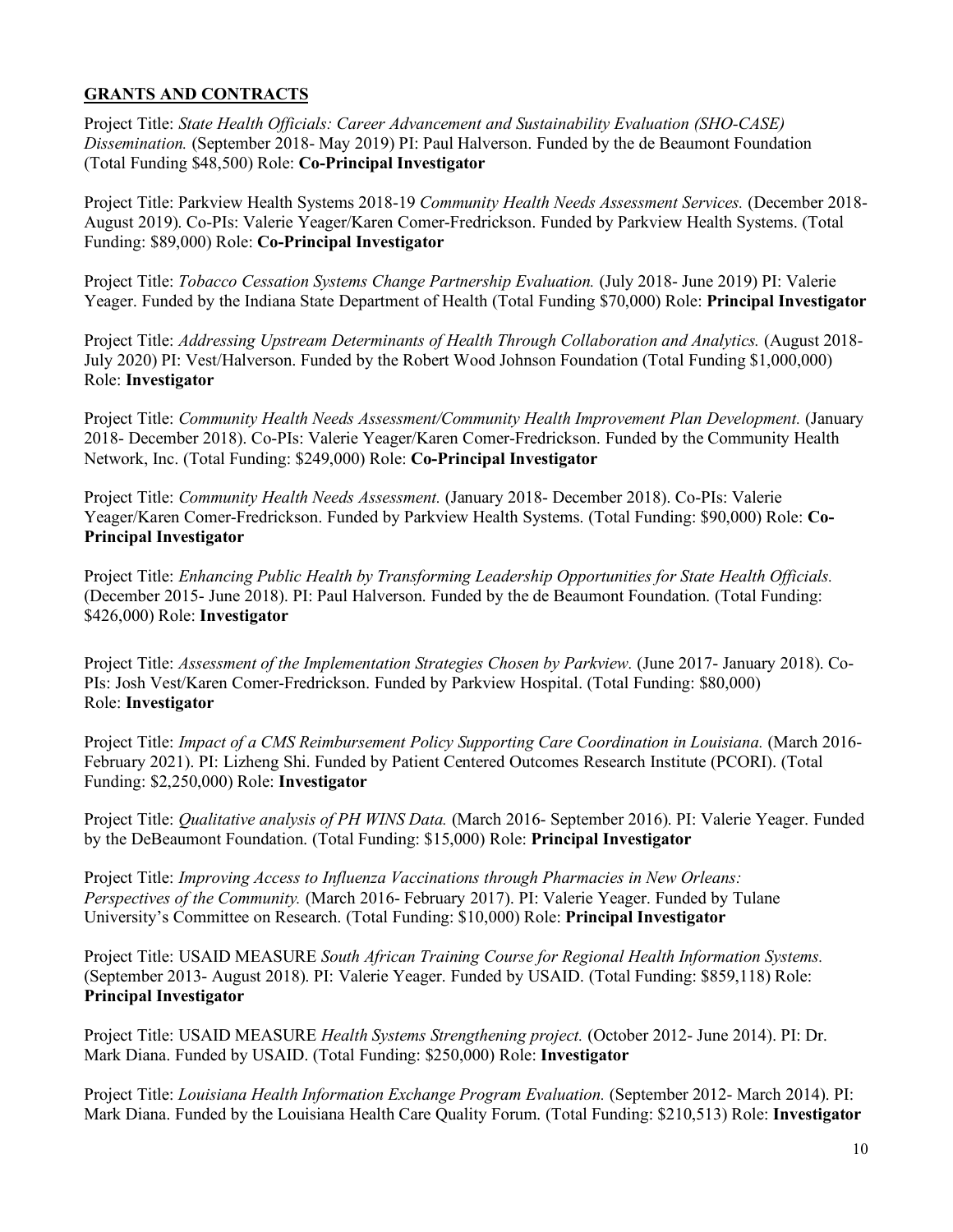Project Title: *Exploring Barriers to Public Health Emergency Readiness (PHER) Grant Fund Expenditures.*  (2011-2012). PI: Nir Menachemi. Funded by the Centers for Disease Control and Prevention (CDC), under Contract Number 200-2011-39419 (Total Funding: \$209,303) Role: **Investigator**

Project Title: *Economic Impact Analysis on Healthcare and Mitigation Strategy.* (2011-2012). PI: Grant Savage. Funded by the Economic Development Agency, under Contract Number 04-69-06532 (Total Funding: \$114,071) Role: **Investigator**

Project Title: *Jefferson County Department of Health & School of Public Health - Partnership for Research.*  (2010-2012). PI: Nir Menachemi. Funded by Jefferson County Department of Health (Total Funding: \$152,276) Role: **Investigator**

Project Title: *ALL Kids Special Projects in Health Services Research*. (2009-2011). PI: Nir Menachemi Funded by ALL Kids, Alabama's State Child Health Insurance Plan (SCHIP) through Federal matching funds (Total Funding: \$310,462) Role: **Research Associate**

Project Title: *Taxonomy of Public Health Preparedness Programs.* (2009-2010). PI: Nir Menachemi. Funded by the Centers for Disease Control and Prevention (CDC), under Contract Number 200- 2009-M-28864 (Total Funding: \$97,978) Role: **Investigator** 

Project Title: *Survey to Examine Dialysis Needs Among Uninsured and Undocumented Immigrants in the State of Alabama.* (2009-2010). Funded by the UAB School of Public Health and Department of Nephrology (Total Funding \$2,000) Role: **Investigator**

Project Title: *The Development of Health Education and Health Promotion in State Health Agencies.* (2008- 2009). Funded by the Directors of Health Promotion and Education and in collaboration with the Alabama Department of Public Health. (Total Funding \$25,000) Role: **Investigator**

Project Title: *South Central Center for Public Health Preparedness.* (2008-2010). PI: Peter Ginter. Funded by the Centers for Disease Control and Prevention (CDC), under Contract Number 3U90TP424261-05W1 (Total Funding: \$1,150,602) Role: **Research Assistant**

Project Title: *Public Health Training Center.* (2009-2010). PI: Lisa McCormick. Funded by the Health Resources and Services Administration (HRSA) via a subcontract through Tulane University, under Contract Number TUL-HSC-181 (Total Funding: \$86,416) Role: **Research Assistant**

## **SERVICE TO THE UNIVERSITY AND DEPARTMENT**

**President, Faculty Assembly,** IU Fairbanks School of Public Health, 2018-2019

**PhD Program Director**, Department of Global Health Management and Policy, 2016-2017

**Tulane Representative, Education Subcommittee,** Tulane/Blue Cross Blue Shield of Louisiana Partnership on Health Innovation, 2016-2017

**Chair, Faculty Grievance Committee,** Tulane School of Public Health and Tropical Medicine, 2016-2017

**Member, Faculty Grievance Committee,** Tulane School of Public Health and Tropical Medicine, 2014- 2016

**Concentration Lead for the MPH in Health Policy**, Department of Global Health Management and Policy, 2014-2016